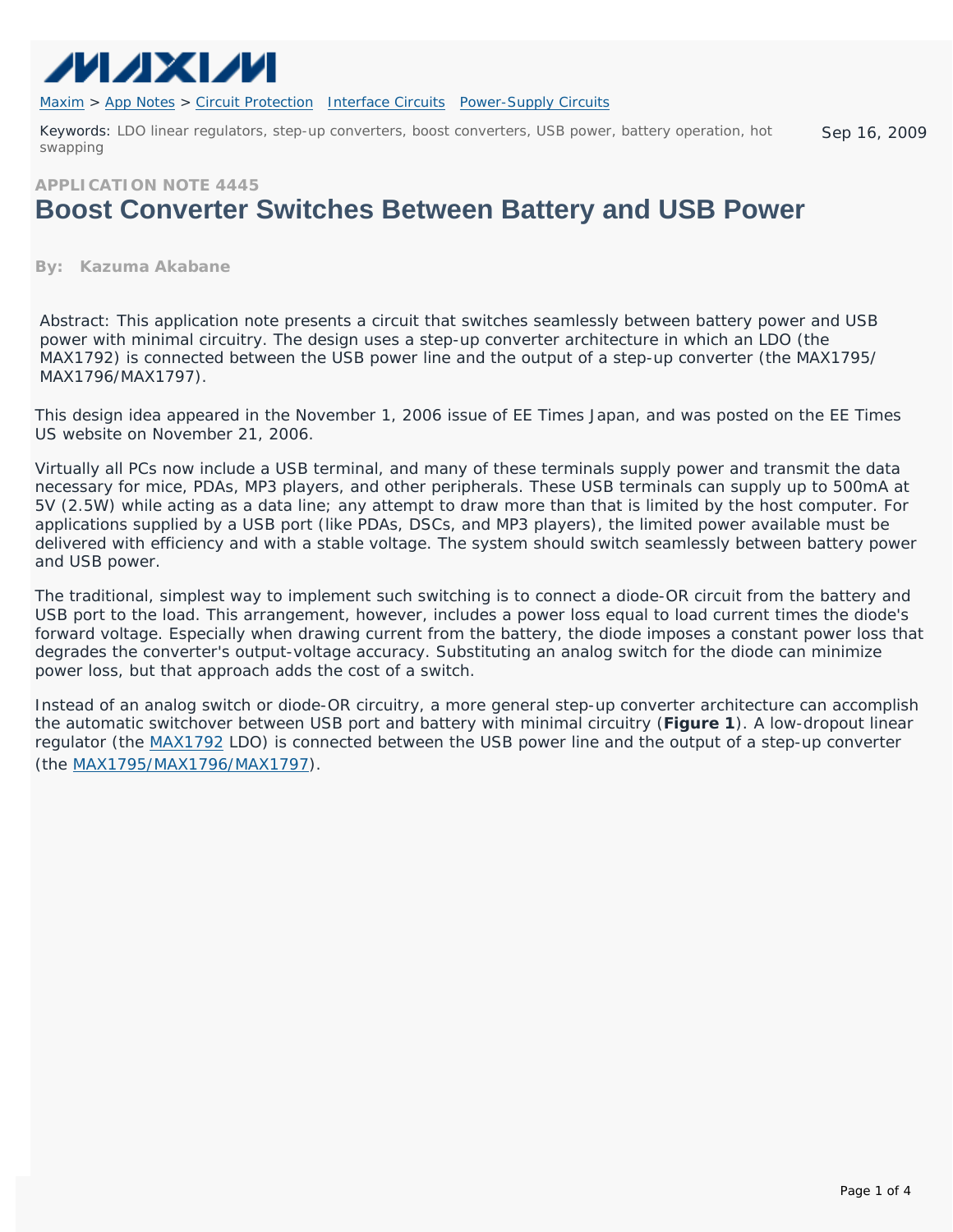

*Figure 1. This circuit switches automatically between the USB port and battery.*

Selecting the battery voltage causes the step-up converter to supply the load, which also applies voltage to the LDO output. To protect the LDO, include a Schottky diode (D1) or select an LDO with an adequate outputvoltage rating. (The MAX1792 LDO does not have a sufficient rating.) The diode allows a maximum LDO output of  $V_{IN}$  + 0.3V, which is the rated output voltage for most LDOs. Resistor values in the R1-R2 resistor-divider,

which sets the LDO's output voltage, should be as large as possible to minimize load current. The converter's output voltage is 3.3V, so the divider current (approximately 10µA) is negligable in comparison with the load current.

The LDO powers the load when the USB terminal is active, and the LDO's output must be set to exceed the converter's output voltage. Note that most step-up converter architectures have a pulse-skipping capability. When the converter's output voltage exceeds the value set by its internal resistor-divider, the converter ceases to generate pulses and thereby achieves a low quiescent current without shutdown. The nominal output-voltage range for the converter must not overlap that of the LDO—a condition that can cause the step-up converter to switch. Here the MAX1792's output voltage is set at 4V, which eliminates the need for diode-OR circuitry and enables switching between the USB port and battery without use of a microcontroller or GPIO (**Figure 2**).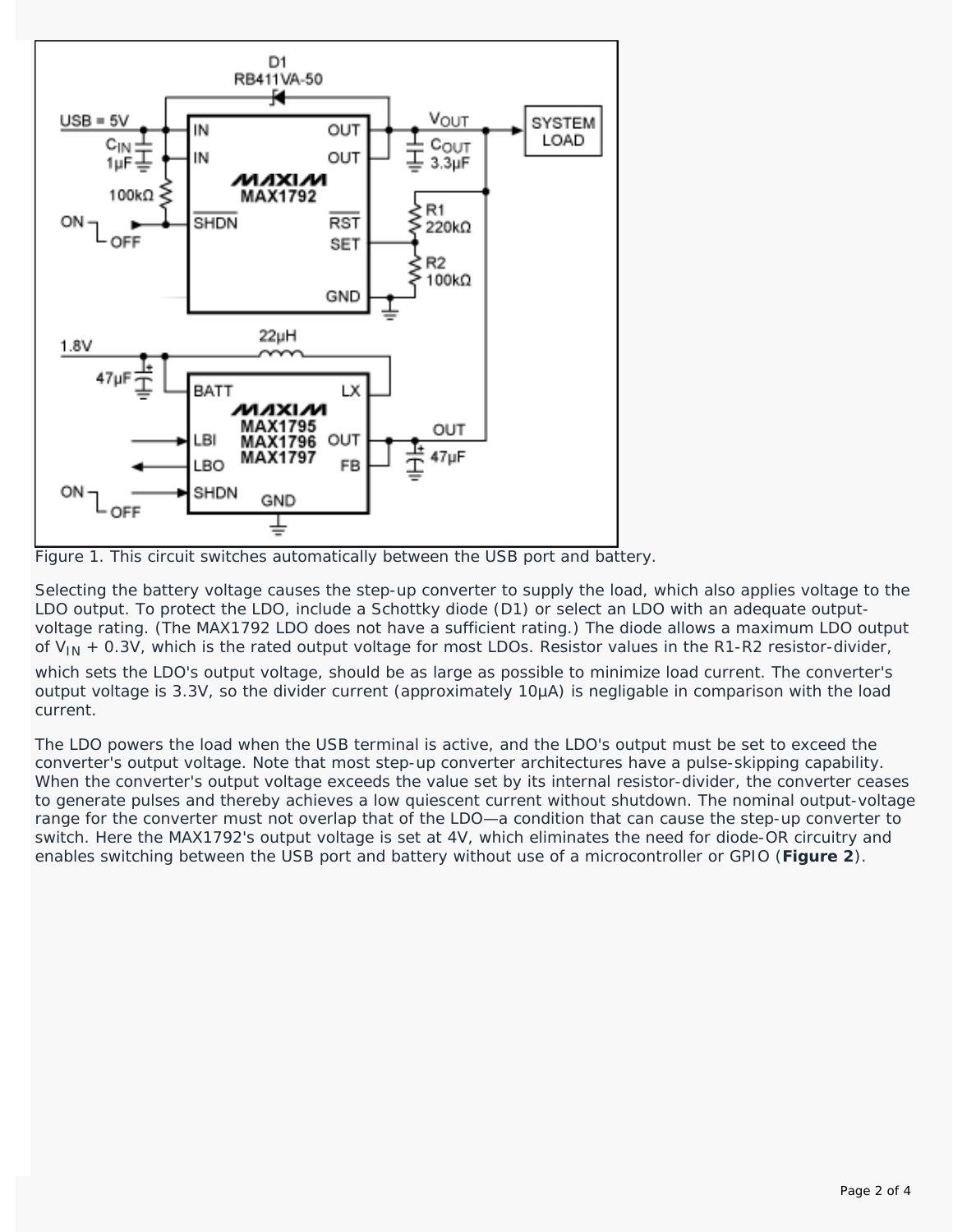

*Figure 2. The output-voltage ranges of the LDO and step-up converter in Figure 1 must not overlap.*

**Figure 3** shows the output transient in Figure 1 when the MAX1792 is disconnected. The load is 10Ω. As shown, the output voltage switches seamlessly even when the USB connection is hot-swapped. A heavier load slows the rise and fall times. You can counteract that effect by increasing the output capacitance.



*Figure 3. The output transient with a 10*Ω *load for the circuit in Figure 1. The top waveform is the MAX1792's input voltage; the bottom waveform is the load voltage.*